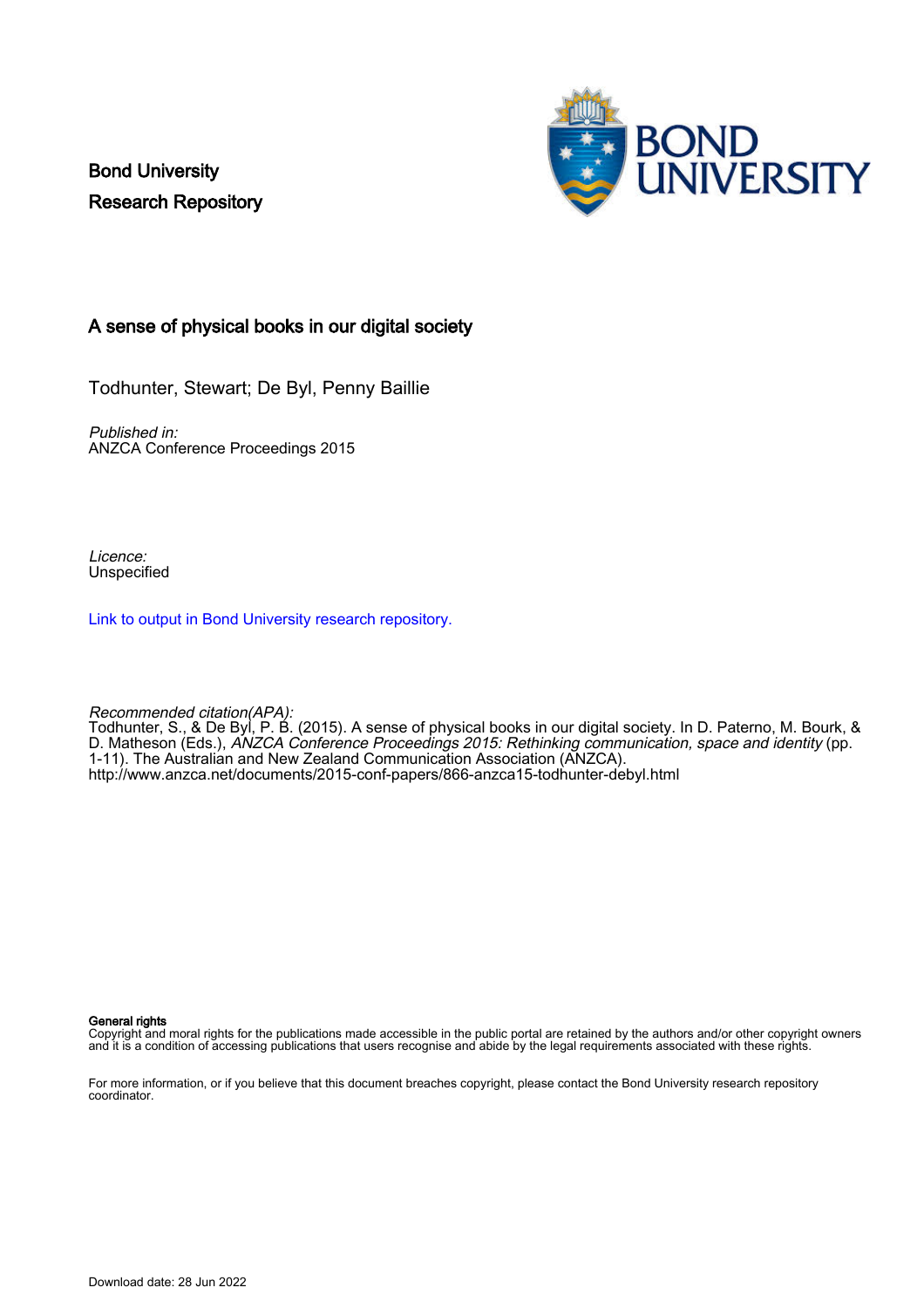# **A Sense of Physical Books in Our Digital Society**

**Stewart Todhunter**, Bond University (Australia), stodhunt@bond.edu.au Penny de Byl, Bond University (Australia), pdebyl@bond.edu.au

## **Abstract**

In spite of the encroaching tide of digitisation across all forms of communication, resistance to the ebook revolution has highlighted the enduring allure of a physical book. The ebook can only be attributed 10% of publishing house revenue and lags behind print book sales by 1:3. Investigations and speculation regarding this anomaly have credited the oft-overlooked role of haptics in the persistence of print. The *ability* to touch and smell a book has an innate power engaging readers in a way not yet possible through pure digitised versions of the same media, a circumstance that invites reassessment of the true value of phenomenology in a world becoming increasingly digitised. For the first time, the publishing industry *must contend with physicalness and its role in imbuing books with greater meaning than sum of its words embedded behind a screen. To understand the underlying principles at work in sensing more value in the physical world than the digital, this paper explores the emerging perspectives on ebooks and print books in terms of haptic interaction.*

#### **Introduction**

An unwavering constant of technological innovation is a corresponding change in society. In few places has this been more evident than in the evolution of the written word, conceived at the dawn of human civilisation as a vessel for sharing knowledge and ideas. Advancements in communication technology have progressively increased the range and effectiveness of their dissemination throughout history, and each advancement has changed not only how people consume text, but also how they perceive the medium, as was the case with Gutenberg's press (Dittmar 2011). The capability to manufacture a perfect replication had the effect of emphasising content while depreciating the value of the individual physical object and thus ushering in the development of copyright law (Cotter 2003). The printing press was but one development in an ongoing trend by which replication had emphasised the role of intellectual property in media at the expense of phenomenality.

Phenomenality is a term referring to the extent to which an event or circumstance is cognisable by the senses. In modern philosophy, the word is closely associated with the works of Immanuel Kant, who articulated in Critique of Pure Reason that the universe as experienced by humans consists of the phenomenological realm (Kant 1929). Phenomenality thus has great significance to human experience, shaping perception of not only the phenomenological, but of the noumenal; the realm of the transcendent and intangible. This line of thinking has particular relevance today, given the increasing prominence of digital information as a successor to analogue forms. Humans are less concerned with the immaterial than the physical and observable. One example of this is the effect of currency transparency on one's willingness to part with money, by which less transparent payment modes such as credit cards are spent more freely than traditional cash (Raghubir & Srivastava 2008).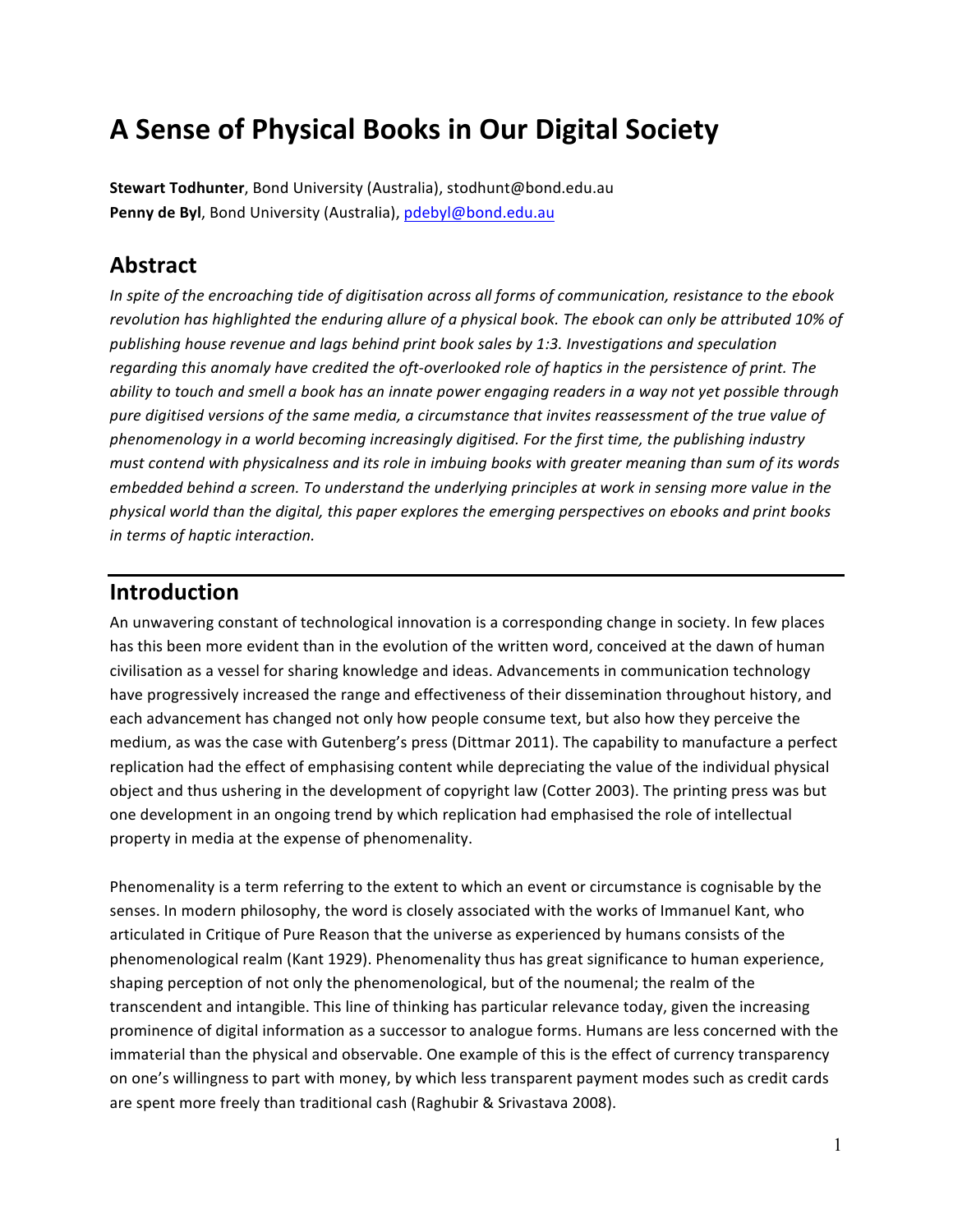The information age that began in the 20th century is considered the written word's most significant redefinition since the creation of Gutenberg's printing press (Rao 2003), marked by the transition from analogue to digital as enabled by computing devices. The affordances of electronic editions of information present notable advantages over their physical predecessors and have a significant effect on our relationship with media (Simons & Buller 2014). The electronic book (ebook) embodies this change as a book in digital form, defined informally as any digital object that is recognisably "book-like" (Gibson & Gibb 2011). It first emerged into the popular consciousness in 2007 on the back of Amazon's Kindle line of e-readers and closely followed by Apple's IPad in 2010 (McCraken 2013).

Since their inception, it has become clearer that ebooks will not cannibalise print sales in the foreseeable future (Velde & Ernst 2009). Traditional book publishers have nonetheless indulged this concern, contributing to a sense of trepidation regarding the ebook market although statistical evidence to the contrary has since been made available (Hu & Smith 2011). Having accelerated production rates by 52% from 2010 to 2011 (Hane 2011), ebook growth stalled considerably leading into 2013 correlating with stabilizing demand (Greenfield 2014). Today, ebooks comprise 10% of publishing house revenue and trail print books by 1:3. The reason for this growth decline, following the initial hype, could be in the lack of attention paid to the importance of materiality in reading (Walsh, Asha & Sprainger 2007). Kress (2003) suggests that human imagination is inseparable from materiality and the use of our senses.

"Western thinking of mind and body into severe question, and therefore challenges the reification and consequent separation of cognition, affect and emotion" (Kress 2003, p.171). Investigating the significance of tangibility in regard to the ebook and print book comparison has prompted new outlooks on how phenomenality contributes to the reading experience. Indeed, there is good reason to investigate this field in detail given its significance to the ebook industry and reader experience. Addressing the sensory deficiencies of ebooks begs consideration of how to compensate for them, particularly in the case of rich media enhanced ebooks.

This paper examines of the rise of the ebook from the first printed words of the Gutenberg press through to the introduction of Amazon's Kindle. It explains how physical sense plays an important role in the reading experience of an ebook and provides a comparison with our perception of physical books. The concept of phenomenality will be explored and a discussion of improving ebook tactility and value presented.

#### **The Written Word**

The written word is a concept as old as civilisation itself. It was invented independently at multiple locations in history, but the first of these was in Mesopotamia, the 'cradle of western civilisation', in circa 3000BCE (Bottéro 1992). Despite its earliest incarnations as pictographic logograms, subsequent writing systems ultimately became represented by an alphabet of letters. This represented the first repeatable commodity and, in fact, led to the first mass production (McLuhan 1962, p.124).

By the end of the renaissance, the invention of Gutenberg's printing press had demonstrated a tremendous impact on the way this information was distributed, serving as what can be referred to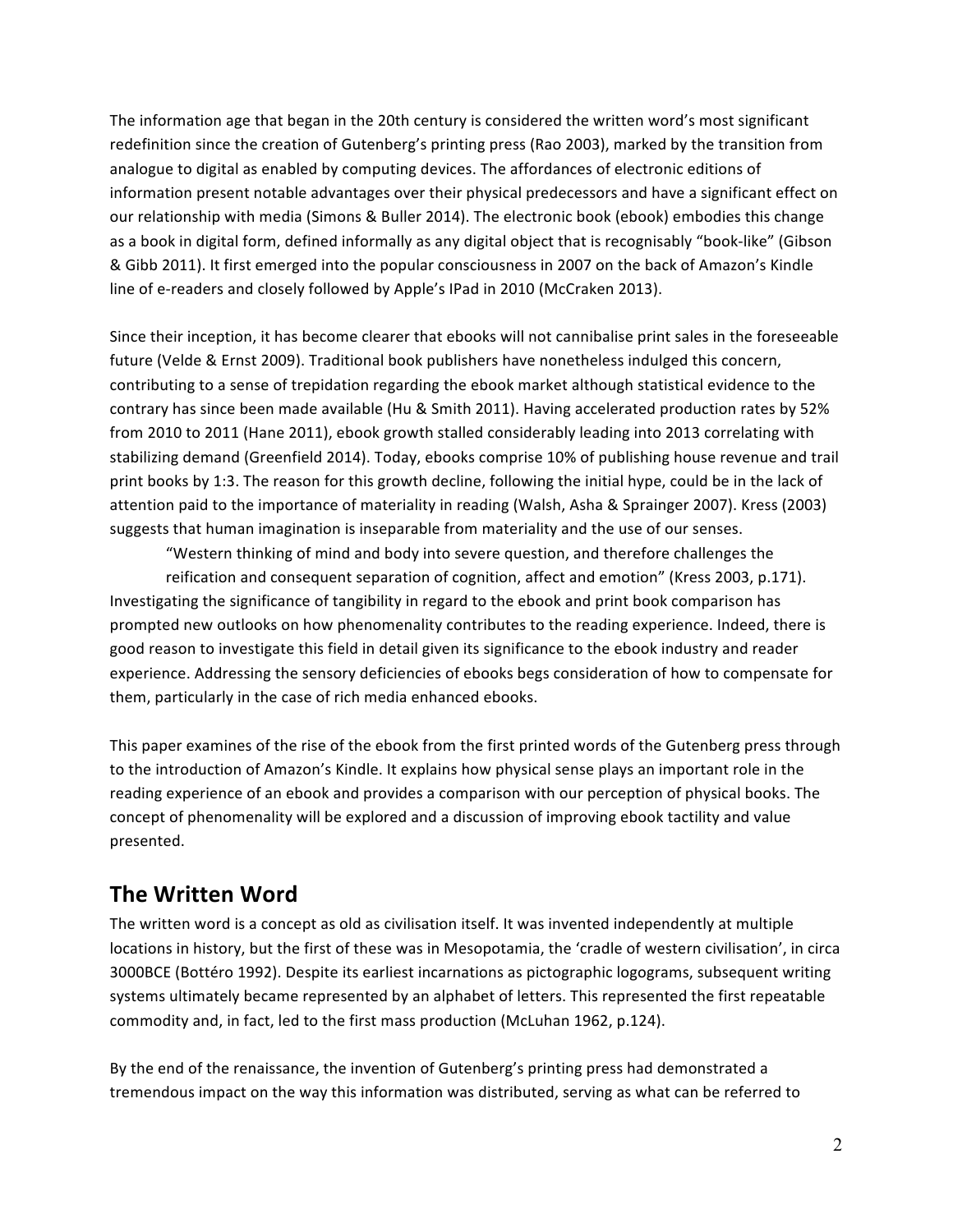today as one of the most significant events in human history (Roberts 1997). Gutenberg's invention experienced a significant rate of adoption across Europe within 50 years for its unprecedented level of efficiency. Marked by increased productivity and reduced cost-per-impression, the machine itself could produce an output of impressions far exceeding any traditional methods of printing (Dittmar 2011). This leap in communications technology brought about a massive dissemination of knowledge across Europe. Among other things, it manifested as a catalyst to the renaissance, reformation and democratisation of knowledge (Estep 1986, p96). The accuracy of each printed replica of an original work produced by the mechanical printing press diminished the perception of media as physical objects, instead emphasising the concept of authorship and the form of ownership that would become known as intellectual property (Cotter 2003). This transition was considered the earliest notion of a knowledge economy, a concept that would only become more prominent with each successive innovation in communications technology, culminating in the creation of the Internet circa. 500 years later (Cope & Freeman 2002, p3).

#### **The electronic book**

From the emergence of Project Gutenberg in the 1970s, digital literature, a new form of literary work pertaining to a digital environment, had established a small audience of early adopters dedicated to a few experimental artists (Gibson & Gibb 2011). Such innovators came to be the early adopters of ereaders - portable devices intended for the specific task of accessing digital texts (McCraken 2013). The first generation of these devices would not appear in the consumer electronics market until 1998, led by Softbook and NuovoMedia's Rocket eBook (Richardson Jr & Mahmood 2012). Although the proliferation of personal computers at this time ensured that readers had by this point become accustomed to consuming digital text, enthusiasm was tempered with scepticism (MacFadyen 2011). The cost and technological capabilities of mobile technology relegated epublishing to an unwieldy and unstable developing industry, and the burst of the dot com bubble in 2000 struck a significant blow to numerous startup ebook services which were unable to establish a sustainable business model (Machovec 2002). Commentators nevertheless maintained that the ebook had yet to be fully realised, recognising such factors hindering their diffusion as the poor quality of contemporary e-reading devices and a lack of adequate digital rights management (DRM) support (Hillesund 2001).

In subsequent years, attitudes towards ebooks in tech have fluctuated in optimism. Commentators have maintained digital books represent a significant cost-benefit advantage over their physical counterparts (Bunkell & Dyas-Correia 2009). One might compare ebooks and print books in the context of analogue and digital music, as, similar to the transformational effect of digital distribution on the record industry, ebooks are considered the successor to the printed word. Bolder predictions prophesied the eventual superseding of print books by ebooks, corresponding with the cannibalisation of market share. President of publishing house Simon & Schuster, Jack Romanos, stated "the ebook revolution will have an impact on the book industry as great as the paperback revolution of the 60s," (Kirkpatrick 2000). Commentators like Sheehan (2013) invoke the term in reference to an inevitable "cultural and technological shift" entailing the outmoding of print in favour of digital.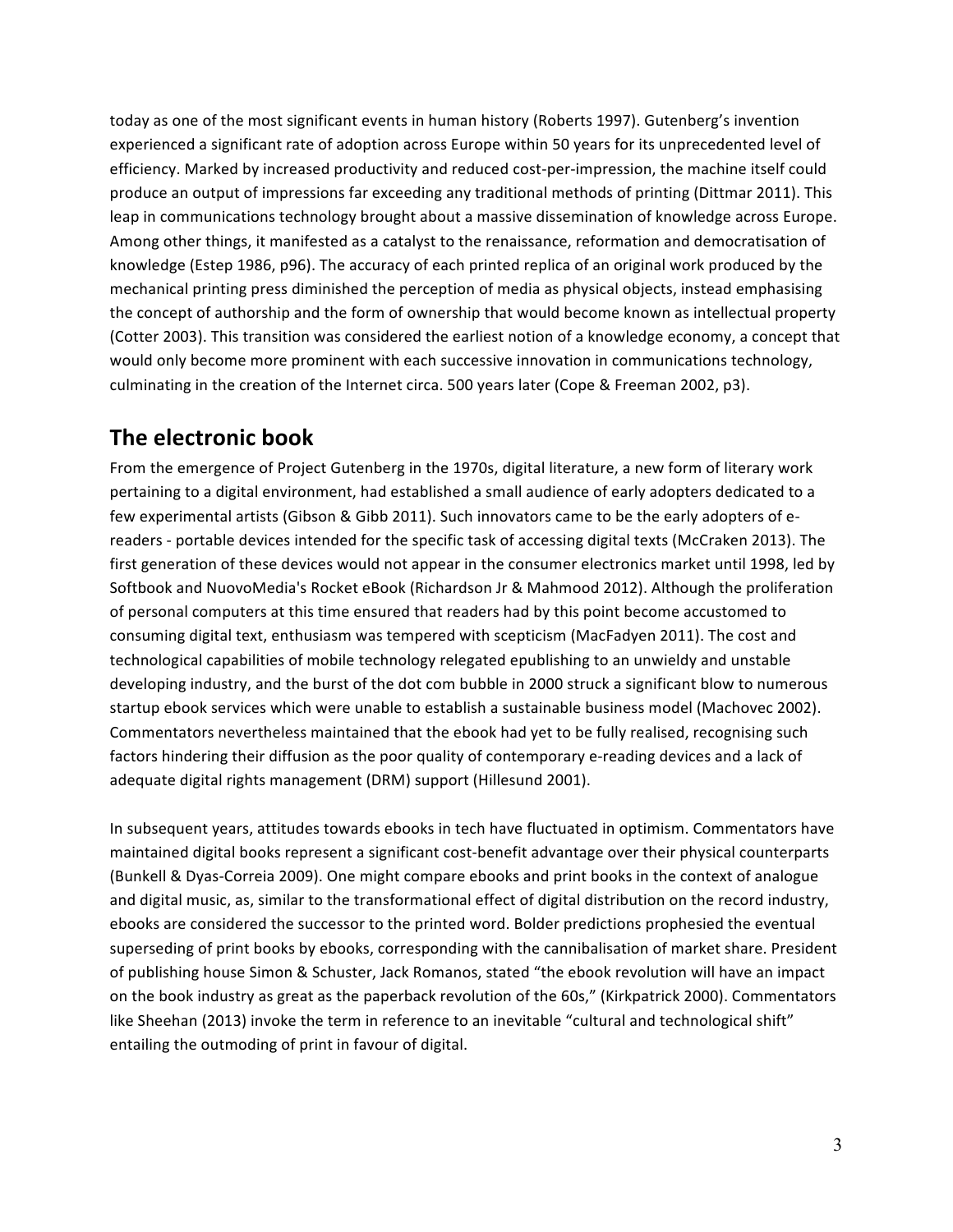Ebooks found a significant foothold with the debut of Amazon's Kindle in 2007. Addressing many of the issues identified in earlier e-readers such as weight, battery life, and display clarity, Kindle's success marked the first in a new wave of e-reading devices more effective at mimicking the book metaphor (Gibson & Gibb 2011). In particular, with a service-oriented approach to e-reading hardware, the deviceagnostic ebook model championed by Amazon much closer resembles the ownership of physical books (MacFadyen 2011). This second generation of e-readers has propelled ebooks to new heights of popularity. Between 2010 and 2011, trade publishers accelerated their ebook production rate from 50% to 76%. Despite its then-recent introduction in a long-standing industry, 1 in 10 publishers of ebooks received more than 10% of their revenue from ebook sales (Hane 2011). In a fashion similar to the Gutenberg press, the increased triviality of book publishing has resulted in greater productivity and accelerated dissemination of publications. By 2009, however, it had become apparent that the upward trajectory of ebooks would not adversely affect the readership of print (Velde & Ernst 2009). In hindsight, the early millennial optimism for ebooks induced rather than predicted the ebook revolution (Striphas 2006).

## **The Print Comparison**

The prevailing sentiment of a book as a mere vessel for intellectual property contributed to the climate of optimism that anticipated the proliferation of ebooks leading into the 21st century. Proponents of the ebook had overlooked the aesthetic qualities of books in their printed forms and how their materiality contributed to their ownership (Mangen 2008). A book's aesthetic qualities are a product of more than just its literary form and a reader's expressed preference for such sensations as the feel of paper against their fingertips represent an aesthetic argument for how texts are meant to be read and experienced (Jung 2012). Scent and feel are but two components of physical books that ebooks may never duplicate (Young 2001).

From a utilitarian respect, it may have been clear to see why ebooks would serve as a successor to print: inheriting the qualities of digital goods as compressible, portable and easily replicable, presenting a significant cost-benefit advantage over print (Bunkell & Dyas-Correia 2009). Like digital objects, however, ebooks are as intangible as pure information. They exist solely as intellectual property and their usage is only possible insofar as copyright license will allow. In this regard, they are similar to other digitally distributed media like music or intangible tender such as stocks and electronic money. There have been various efforts to investigate consumer preferences between ebooks and print books.

Research suggests there is no imminent concern for an ebook takeover, although there is reason to believe the innovation diffusion rate of ebook adoption has yet to peak. Moreover, the general traits of ebook readers are unsurprising; young, highly educated Internet users, and their reasons for situational preference of ebooks are utilitarian in nature (Zhang & Kudva 2014). Such readers may prefer ebooks for a multitude of practical reasons, such as ease of transportation, price, and purchasing convenience, although they are considered not as easy to read (Chao, Fuxman & Elifoglu 2013). This correlates with the comparatively mentally taxing experience of reading from an electronic screen (Wästlund et al. 2005). As a consequence, reading text from a computer screen tends to be slower (Muter et al. 1982;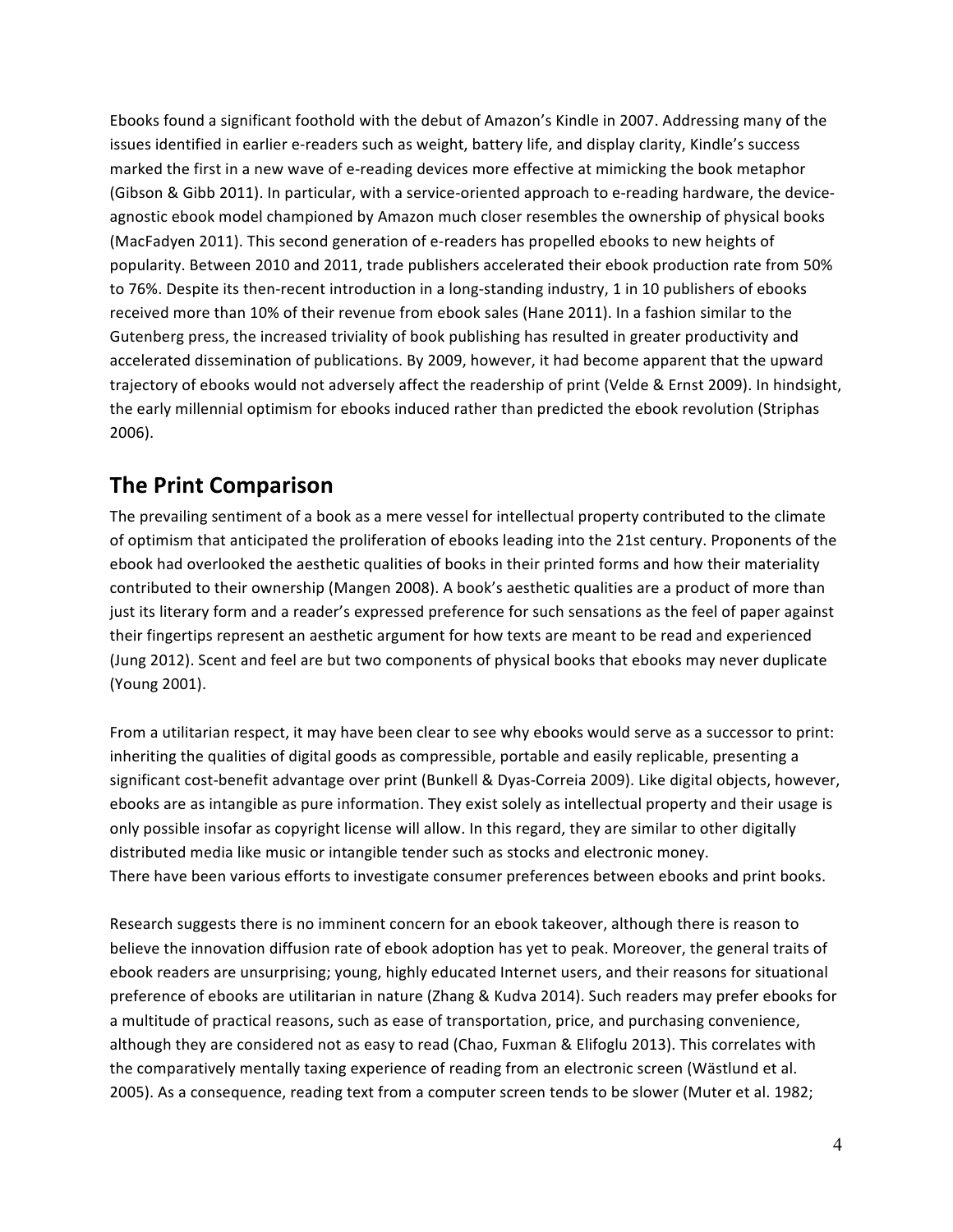Creed, Dennis & Newstead 1987; Gould et al. 1987; Gould & Grischkowsky 1984; Heppner et al. 1985; Kruk & Muter 1984; Liu 2005) as well as shallower in comprehension (Eshet-Alkali & Amichai-Hamburger 2004; Coiro & Dobler 2007; DeStefano & LeFevre 2007; Eveland & Dunwoody 2002). A significant factor to this is the role of spatial memory in the navigation of print books, and its absence in a digital environment (MacFadyen 2011).

One notable observation from the current literature on ebook preferences is the lack of significant correlation between age or generation and ebook inclinations. Despite being their largest demographic, millennials have been shown to have mixed feelings towards ebooks, preferring print for elusive, hedonistic reasons while acknowledging the potent pragmatic benefits of digital text (Gregory 2008). Other research on undergraduate populations suggests print books represent the preferred method of book consumption by a margin of 3 to 1 for both hedonic and utilitarian reasons. Utilitarian content, in this context, refers to perceived usefulness. Hedonic content refers to perceived playfulness, a trait observed to be deficient in ebooks, corresponding to a decreased perception of value (Torres, Russell; Johnson, Vess; Imhonde, Benjamin 2014). Ebooks pale in comparison to print books in terms of control, lacking the "serendipitous freedom" afforded by physical pages (MacFadyen 2011). Another issue is an inability to loan titles in one's collection, owing to the concept of books that are licensed rather than owned (Richardson Jr & Mahmood 2012). Ebook providers offering solutions to such issues include Amazon, having launched an albeit regulated ebook lending service some years ago in spite of publisher concerns regarding unprofitability (Trachtenberg & Woo 2011).

The crux of these issues relate to the notion of 'thingness', an elusive trait that highlights the ongoing resistance to ebooks that took root as growth in the market bottomed out prematurely (Staiger 2014). Compared to its digital counterpart the traditional print book is characterised as a multisensory experience. A book's smell, for instance, is one such aesthetic characteristic that has only come to be identified as significant to the reading experience since the emergence of digital texts (MacFadyen 2011). The 'indeterminate distance' from which digital texts are engaged with contrasts with the sense of being phenomenologically in contact with the text itself, often evocative of dexterity in their navigation by way of hands and fingers (Mangen 2008). The elements of such a book construct an impression that transcends the words printed on the page. Touching and holding enforce an innate sense of presence that may render electronic media as 'soulless' by comparison (Young 2001). This sensation is called haptic dissonance, characterised by an irritating internal discord that arises from inconsistency between cognition and haptic perception (Gerlach & Buxmann 2011). Dissonance, in this sense, refers to the theory of cognitive dissonance, describing the human compulsion to seek consistency between cognitions (Festinger 1962). The prevalence of haptic dissonance suggests that tactile feedback serves as a compelling factor in the experience and perceived value of a book.

Human perception of tangibility is denoted as object permanence, a term originally used to describe the developmental stage at which infants gain the mental capacity to understand objects outside observation (Murray et al. 1979). It has since been applied to the psychology of adults and animals. Subbotski and Trommsdorf (1992) describe it as "the 'capacity' of some entity, be it mental or physical, to conserve its stability in an individual's mind" (p. 63). Their study into cross-cultural notions of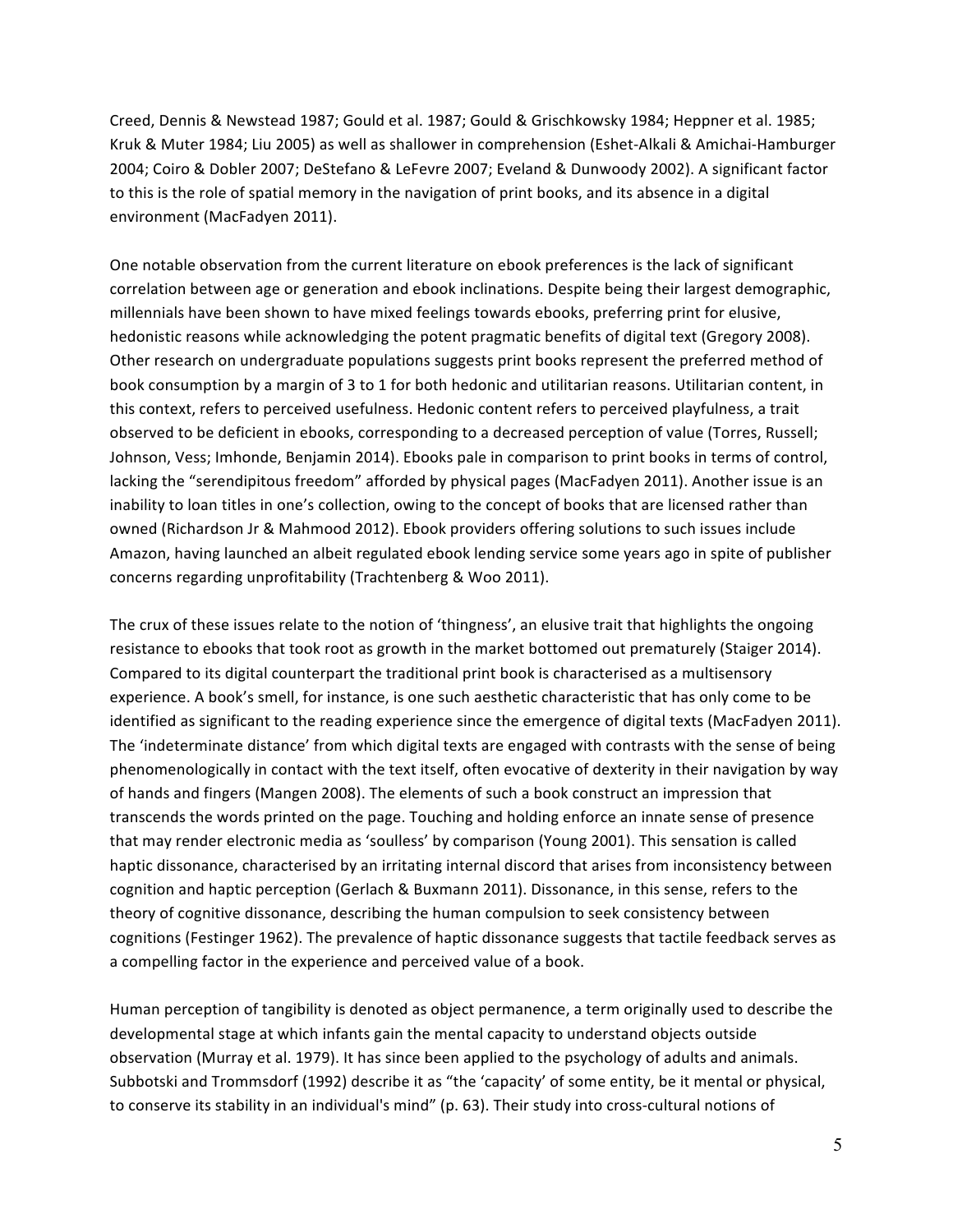permanence highlights the role of human senses in establishing tangibility; the clarity of such senses as seeing, touching and tasting are specified as a significant factor. In the operation of robotic surgical systems, for example, surgeons find that the presence of haptic feedback bolsters their awareness regarding their instruments (Koehn & Kuchenbecker 2014).

Although the research on ebook adoption has neglected the role of haptic perception in the reading experience (Gerlach & Buxmann 2011), touch and haptics has proved relevant in HCI and user interface design. Feedback, in the form of sight, sound and touch, has been utilised in user experience design to satisfy communication expectations that carry over from human-human interaction. In much the same way that a person might, during a conversation, anticipate a nod of the head as confirmation of understanding, a response from a computer upon receiving a command serves to alleviate the uncomfortable ambiguity as to whether the command has been received. This sensation is known as psychological closure (Pérez-Quiñones & Sibert 1996).

In the domain of consumer science, studies show that haptic perception also plays a large role in the valuation of items. Touching a product in a retail environment has the effect of elevated purchase intentions proportional to an individual's Need For Touch (NFT) disposition (Peck & Childers 2003). The same effect is prevalent when the act of physical contact provides no substantial information about the product itself (Peck & Wiggins 2006). In addition, mere touch has a potent effect in establishing a heightened perception of ownership, even in the absence of legal ownership. This impression results in a positive and significant effect on the valuation of that item (Peck & Shu 2009). Sensory input in general has a considerable influence on subjective value (Krishna 2010), as sensory stimuli tends to provoke heightened instinctive, subconscious responses when compared to learned information such as the recollection of a brand name (Balaji, Raghavan & Jha 2011). Touch is unique in this regard as a sense characterised by its proximal nature, being the only sense that is experienced by way of contact with the skin (Krishna 2010).

Although it is possible to touch an ebook the interactivity does not endow the same effect as it is not the actual book itself being touched but the device on which it resides. If ebooks are to find equal footing in the market as an alternative to the printed word, publishers need to learn from the issues investigated and resolved in HCI to impart the digital with the materiality of the physical.

#### **Making the Virtual Real**

As before mentioned, it is the physicalness of a printed book that gives it an edge over its digital counterpart. Utility and hedonism aside, haptic dissonance remains an issue that plagues ebooks and hampers their widespread acceptability with readers. Attempts to bridge the gap and bring the experience of reading ebooks in line with physical books are ongoing and efforts are focused on the senses of vision, hearing and touch; considered the most important senses to HCI (Dix et al. 2004). The effect of vision in particular is a well-documented element of the ebook reading experience. Visual engagement in general is a potent agent of immersion. A classic example of this power is Parker's (1971) study into motion sickness susceptibility, finding that an eight minute video from a car navigating a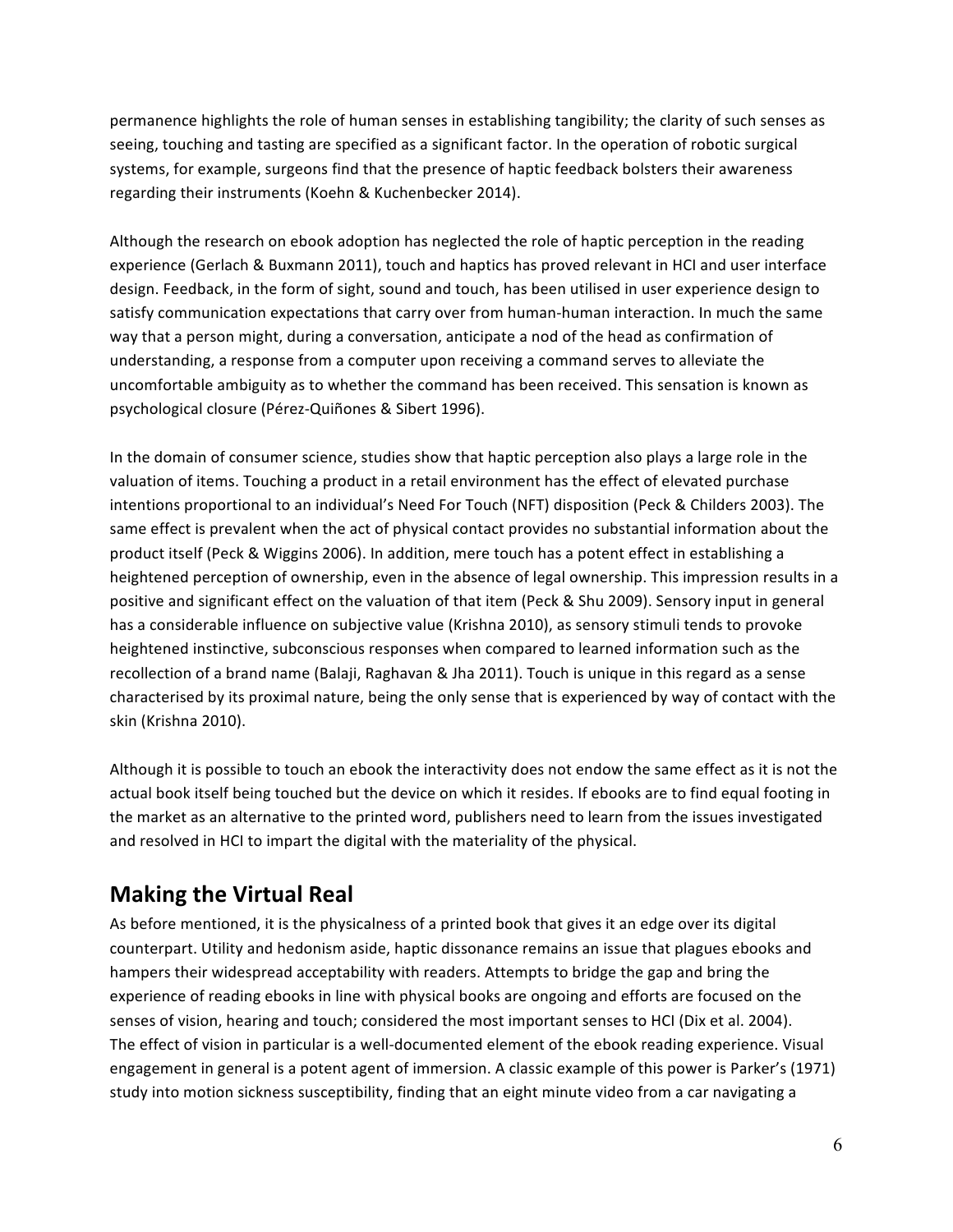mountain road is sufficient to induce motion sickness in its viewers. As mentioned previously, ebooks read slower and produce greater mental strain than print books, although the reason for this is unclear (Wästlund et al. 2005). A study by Noyes and Garland (2003) to address this effect demonstrates that closer parity to print books can be achieved when matching the visual characteristics of a printed page, in terms of typeface and display resolution, more closely. Contemporary dedicated e-readers have since adopted e-ink technology as a non-emissive, paper-like alternative to LCD screens that mimics the presentation of a print book. As observed by Siegenthaler et al. (2011), these interfaces are notable in that they alleviate the strain of ebook reading.

Although hearing serves as another significant role in the human-computer relationship, the importance of mediated sound to virtual environments is somewhat undervalued (Kramer 1995). Much of the prevailing interest, instead, pertains to user interface design. One such study by Schuck (1994) explores the effect of audio feedback on touch screen typing performance. The experiment results confirmed that user typing speed is accelerated without a corresponding increase in error rates. The use of sound is discussed also in reference to embedded soundtracks. With the goal of testing the effect of dramatic soundtracks on reader engagement, Holenderski and Hu (2011) concluded that music tends to be more distracting than immersive when applied unilaterally. As noted therein, the results contrast with the Listen Reader experiment of Back, Cohen and Gold (2001) in which more ambient and interactive sound effects instead correlate to an enriched user experience.

Investigations regarding the influence of touch on ebook reading have been limited, tending to focus on touch screen applications. A study by Koskinen, Kaaresoja and Laitinen (2008) intended to examine the relationship between haptics and user experience in touchscreen applications determines that tactile feedback does in fact correspond with a more pleasant user experience. In the absence of physical buttons, various mobile device manufacturers compensate through incorporation of vibration motors that respond to user input, and this has shown to achieve near parity with the user experience of physical buttons. Such feedback patterns are preferred based their ability to replicate the tactile sensations of analogue input. A succinct pulse of vibration motors, for example, is reminiscent of typing upon a physical keyboard, while a sustained buzz might invoke a more alarming response (Shin et al. 2014). Furthermore, the work of Altinsoy and Merchel (2009) as well as Chang and O'Sullivan (2005) in researching audiotactile interface design concludes that the combination of auditory and tactile feedback induces a heightened sense of synergy and a richer, more satisfying user experience.

#### **Conclusion**

The discussion of how ebooks compare to their print counterparts tends to invoke the sentimentality of ebooks as successors to print. Much in the same way digitally distributed music has eclipsed its physical media, ebooks present a considerable cost-benefit advantage over their predecessor. Their multimedia and hypertext capabilities invite a rethinking of everything a book can be. Not only can they be distributed far cheaper, they inherit the fundamental advantages of digital data; compressible, portable, and for all intents and purposes, transcendent of time and space. As was the case with Gutenberg's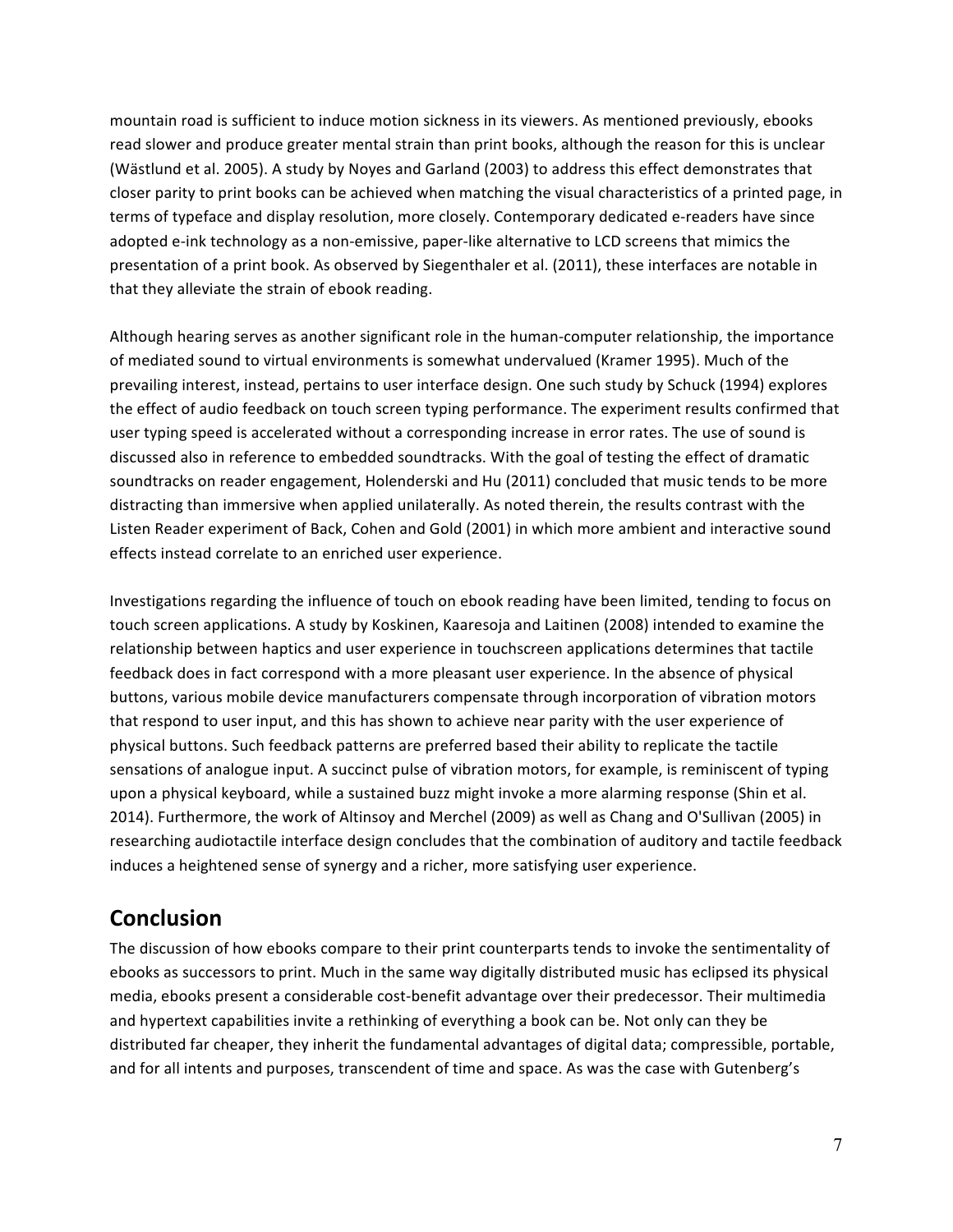press, history shows that cheaper and faster forms of communication invariably supersede their competitors.

Although their utilitarian benefits can be easily demonstrated, ebooks nonetheless have struggled to usurp print as a preferred medium. Studies in ebook and print comparisons affirm a preference for the physical on the basis of readability, attributed in part to computer screens as mentally taxing. Other perspectives highlight the importance of tangibility in the reading experience and how a deficit in object permanence is bringing about a resistance to, as Staiger (2014) articulates, 'disembodied' books. Indicators suggest there may, in fact, be innate qualities to traditional books that elude digitization, and there is now good reason to believe ebooks aren't valued as highly as physical books because they do not offer the same sensory experience. Given the resilience of print in a climate of encroaching digitization, it is not unreasonable to interpret resistance to ebooks as an innate preference for the traditional paper bound book and the intimacy that its physical presence affords. The corresponding view is that ebooks function best as a complement to print books, as previous notions of cannibalisation have given way to a concept of electronic and physical books as co-existing in the same ecosystem.

"It is very clear that the eBook in one form or another is here to stay and it is relatively unimportant whether or not it eventually replaces the printed book." (Rao 2001)

In regards to visually guided motor tasks, Perreault and Cao (2006) note that tactile and kinesthetic feedback is indeed an underappreciated facility until it is no longer available. Time will tell whether ebooks are destined to supersede the traditional print book, but for now, there is reason to believe the phenomenology of print has an appeal more elusive than most might have predicted. As society faces increasing digitisation, an emerging generation of digital natives is offering additional insight into the true value of physical presence.

#### **References**

Altinsoy, M.E. & Merchel, S., 2009. Audiotactile feedback design for touch screens. In Lecture Notes in Computer Science (including subseries Lecture Notes in Artificial Intelligence and Lecture Notes in Bioinformatics). pp. 136-144.

Back, M., Cohen, J. & Gold, R., 2001. Listen reader: an electronically augmented paper-based book. Proceedings of the SIGCHI Conference on Human Factors in Computing Systems, pp.23–29. Balaji, M.S., Raghavan, S. & Jha, S., 2011. Role of tactile and visual inputs in product evaluation: a multisensory perspective. Asia Pacific Journal of Marketing and Logistics, 23, pp.513-530.

Bottéro, J., 1992. Mesopotamia, University of Chicago Press.

Bunkell, J. & Dyas-Correia, S., 2009. E-Books vs. Print: Which is the Better Value? The Serials Librarian, vol. 56, pp.215–219.

Chang, A. & O'Sullivan, C., 2005. Audio-haptic feedback in mobile phones. CHI 05 extended abstracts on Human factors in computing systems CHI 05, pp.1264-1267.

Chao, C., Fuxman, L. & Elifoglu, I.H., 2013. Electronic Books Impact Global Environment—An Empirical Study Focus on User Perspectives. Journal of Management and Strategy, vol. 4, pp.52–60.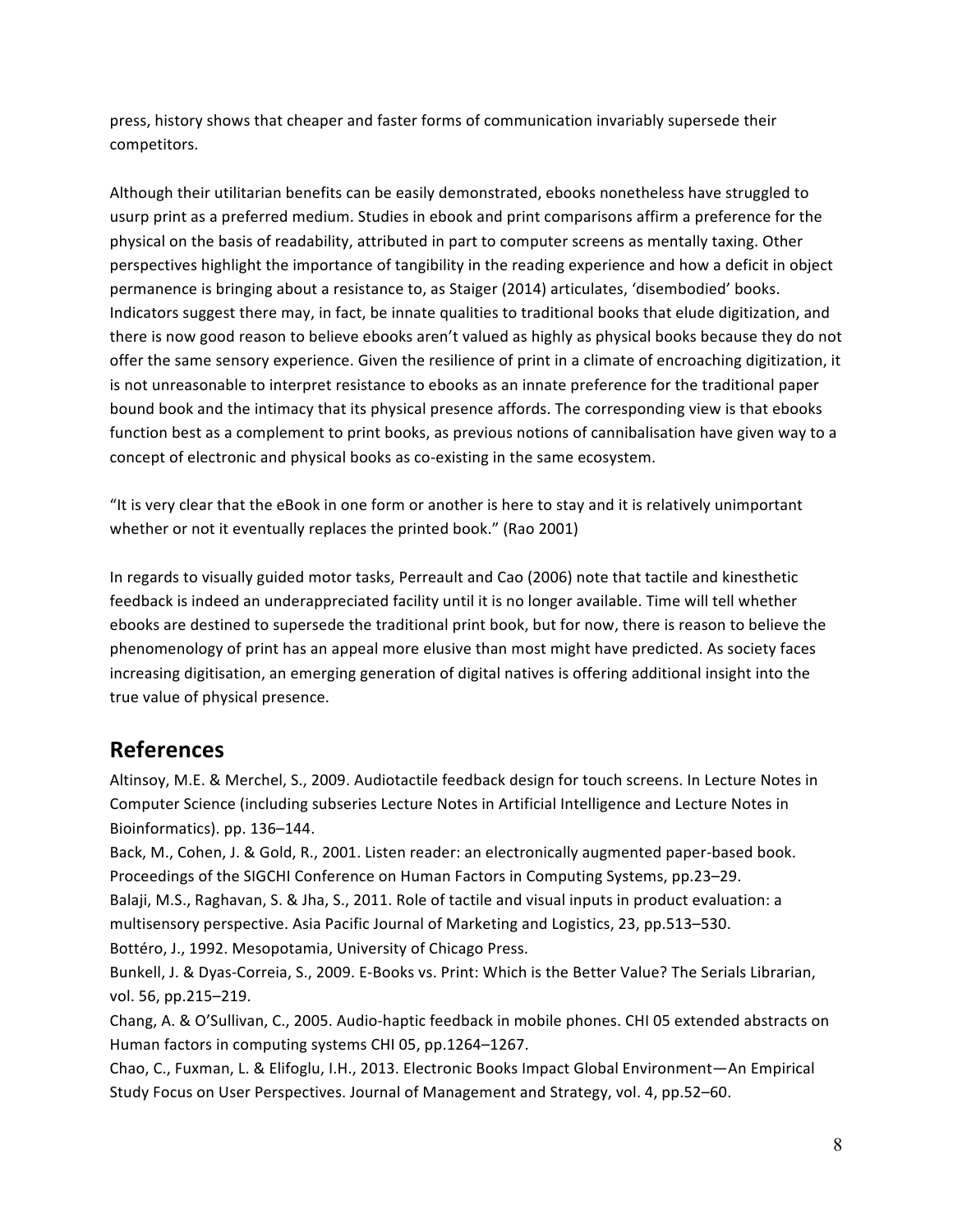Coiro, J. & Dobler, E., 2007. Exploring the online reading comprehension strategies used by sixth-grade skilled readers to search for and locate information on the Internet. Reading Research Quarterly, vol. 42, pp.214–257. 

Cope, B. & Freeman, R., 2002. Developing knowledge workers in the printing and publishing industries, Common Ground Pub.

Cotter, T.F., 2003. Gutenberg's legacy: Copyright, censorship, and religious pluralism. California Law Review, vol. 91, pp.323-392.

Creed, A., Dennis, I. & Newstead, S., 1987. Proof-reading on VDUs. Behaviour & Information Technology, vol. 6, pp.3-13.

DeStefano, D. & LeFevre, J.A., 2007. Cognitive load in hypertext reading: A review. Computers in Human Behavior, 23, pp.1616-1641.

Dittmar, J.E., 2011. Information Technology and Economic Change: The Impact of The Printing Press. The Quarterly Journal of Economics, vol. 126, pp.1133-1172.

Dix, A., Finlay, J., Abowd, G.D. & Beale, R. 2004, Human-Computer Interaction, Springer.

Eshet-Alkali, Y. & Amichai-Hamburger, Y. 2004, Experiments in digital literacy, Cyberpsychology & behavior : the impact of the Internet, multimedia and virtual reality on behavior and society, vol. 7, pp. 421-429.

Estep, W.R. 1986, Renaissance and Reformation, W.B. Eerdmans Pub. Co.

Eveland, W.P. & Dunwoody, S. 2002, An Investigation of Elaboration and Selective Scanning as Mediators of Learning from the Web Versus Print, Journal of Broadcasting & Electronic Media, vol. 46, pp. 34-53. Festinger, L. 1962, A theory of cognitive dissonance, Stanford university press.

Gerlach, J., Buxmann, P., 2011. Investigating the acceptance of electronic books - the impact of haptic dissonance on innovation adoption, In ECIS 2011 Proceedings. Paper 141.

Gibson, C. & Gibb, F. 2011, An evaluation of second-generation ebook readers, The Electronic Library, vol. 29, no. 3, pp. 303-319.

Gould, J.D., Alfaro, L., Barnes, V., Finn, R., Grischkowsky, N. & Minuto, A. 1987, Reading is slower from CRT displays than from paper: attempts to isolate a single-variable explanation. Human factors, vol. 29, pp. 269-299.

Gould, J.D. & Grischkowsky, N. 1984, Doing the Same Work with Hard Copy and with Cathode-Ray Tube (CRT) Computer Terminals, Human Factors, vol. 26, pp. 323-337.

Greenfield, J. 2014, Ebook Growth Slows to Single Digits in U.S. in 2013. Available:

http://www.digitalbookworld.com/2014/ebook-growth-slows-to-single-digits-in-u-s-in-2013/.

Gregory, C.L. 2008, But I Want a Real Book: An Investigation of Undergraduates ' Usage and Attitudes toward Electronic Books, Reference & User Services Quarterly, vol. 47, pp. 266-73.

Hane, P.J. 2011, Reports on Ebook Trends. Information Today, vol. 28, pp. 12.

Heppner, F.H., Anderson, J.G.T., Farstrup, A.E. & Weiderman, N.H. 1985, Reading performance on a standardized test is better from print than from computer display, Journal of reading, , pp. 321-325. Hillesund, T. 2001, Will e-books change the world?, First Monday, vol. 6.

Holenderski, K. & Hu, J. 2011, Enriching Reading Experience with Dramatic Soundtracks, .

Hu, Y.J. & Smith, M.D. 2011, The Impact of Ebook Distribution on Print Sales: Analysis of a Natural Experiment, SSRN Electronic Journal, .

Jung, N. 2012, The aesthetics of material textuality, International Journal of the Book, vol. 10, pp. 1-17.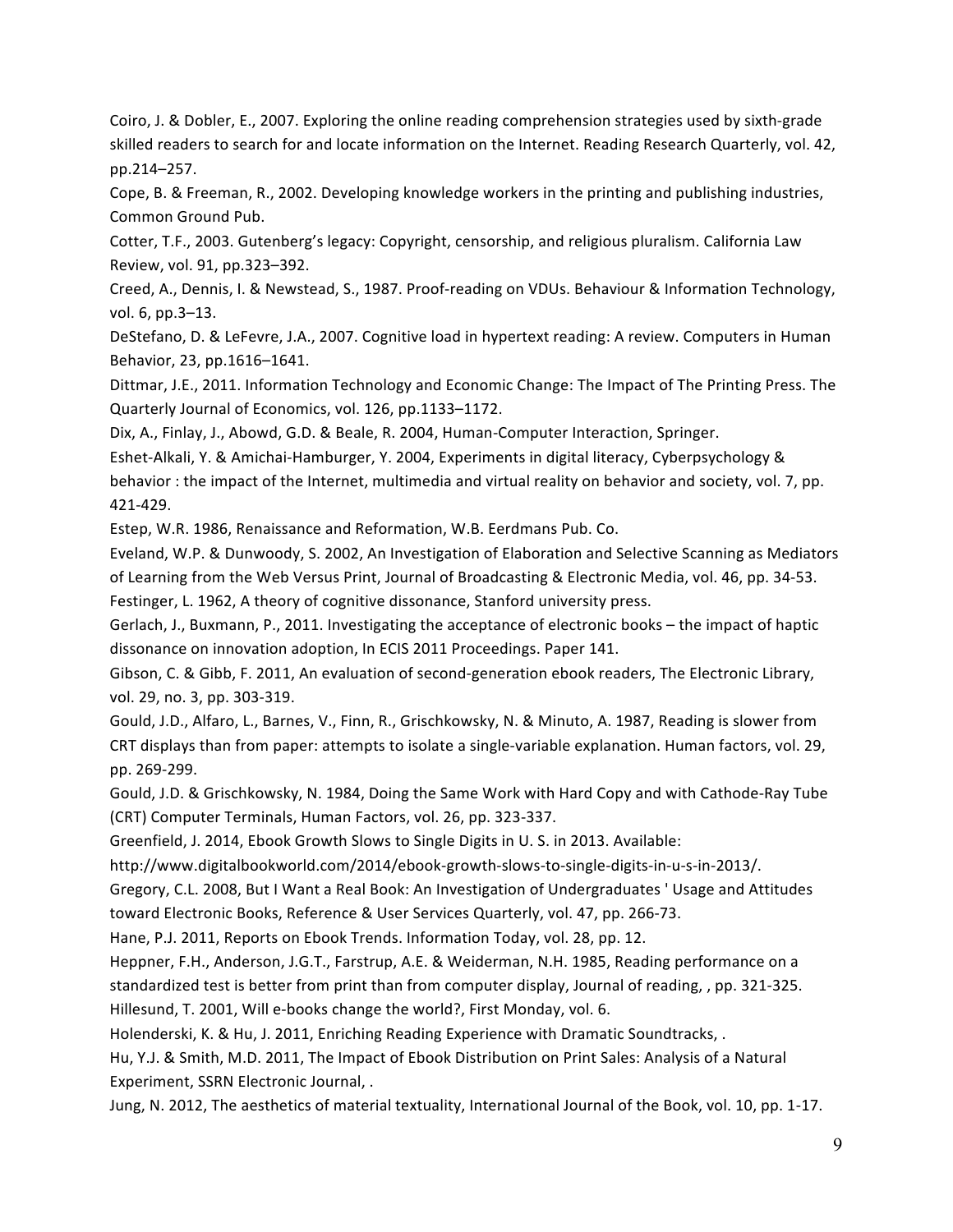Kant, I. 1929, Critique of Pure Reason, Cambridge University Press;(1781/translated 1999), Cambridge. Kirkpatrick, D.D., 2000, With Plot Still Sketchy, Characters Vie for Roles; The Struggles Over E-Books Abound, Though Readership Remains Elusive, New York Times, p.C1, Available from

http://www.nytimes.com/2000/11/27/business/with-plot-still-sketchy-characters-vie-for-roles-strugglesover-e-books-abound.html

Koehn, J.K. & Kuchenbecker, K.J. 2014, Surgeons and non-surgeons prefer haptic feedback of instrument vibrations during robotic surgery, Surg Endosc,.

Koskinen, E., Kaaresoja, T. & Laitinen, P. 2008, Feel-good touch: finding the most pleasant tactile feedback for a mobile touch screen button, Proceedings of the 10th international conference on Multimodal interfaces, pp. 297-304.

Kress, G. 2003, Literacy in the new media age, Psychology Press.

Krishna, A. 2010, Sensory marketing, Routledge.

Kruk, R.S. & Muter, P. 1984, Reading of continuous text on video screens, Human Factors, vol. 26, no. 3, pp. 339-345.

Liu, Ziming, 2005, Reading behavior in the digital environment: Changes in reading behavior over the past ten years, Journal of Documentation, vol. 61, pp.700–712.

MacFadyen, H. 2011, The Reader's Devices: The affordances of ebook readers.

Machovec, G.S. 2002, ebooks marketplace struggling but alive, Information Intelligence Online Libraries and Microcomputers, vol. 20, no. 2, pp. 1.

Mangen, A. 2008, Hypertext fiction reading: Haptics and immersion, Journal of Research in Reading, vol. 31, pp. 404-419.

McCraken, E. 2013, Expanding Genette's Epitext/Peritext Model for Transitional Electronic Literature: Centrifugal and Centripetal Vectors on Kindles and iPads, Narrative, vol. 21, pp. 105-124.

McLuhan, M. 1962, The Gutenberg galaxy; the making of typographic man, University of Toronto Press. Murray, F.B., Hufnagel, P., Gruber, H.E., Vonèche, J. & Voneche, J. 1979, The Essential Piaget.

Muter, P., Latrémouille, S.A., Treurniet, W.C. & Beam, P. 1982, Extended Reading of Continuous Text on Television Screens, Human Factors, vol. 24, pp. 501-508.

Noyes, J.M. & Garland, K.J. 2003, VDT versus paper-based text: Reply to Mayes, Sims and Koonce, International Journal of Industrial Ergonomics, vol. 31, pp. 411-423.

Parker, D.M. 1971, A Psychophysiological Test for Motionsickness Susceptibility, The Journal of general psychology, vol. 85, no. 1, pp. 87-92.

Peck, J. & Childers, T.L., 2003, Individual Differences in Haptic Information Processing: The "Need for Touch" Scale, Journal of Consumer Research, vol. 30, pp.430-442.

Peck, J. & Shu, S.B., 2009, The Effect of Mere Touch on Perceived Ownership, Journal of Consumer Research, vol 36, pp.434-447.

Peck, J. & Wiggins, J., 2006, It Just Feels Good: Customers' Affective Response to Touch and Its Influence on Persuasion, Journal of Marketing, vol. 70, pp.56–69.

Pérez-Quiñones, M.A. & Sibert, J.L. 1996, A collaborative Model of Feedback in Human-Computer Interaction, Proceedings of the SIGCHI conference on Human factors in computing systems: common ground, , pp. 316-323.

Perreault, J.O. & Cao, C.G.L. 2006, Effects of vision and friction on haptic perception, Human factors, vol. 48, pp. 574-586.